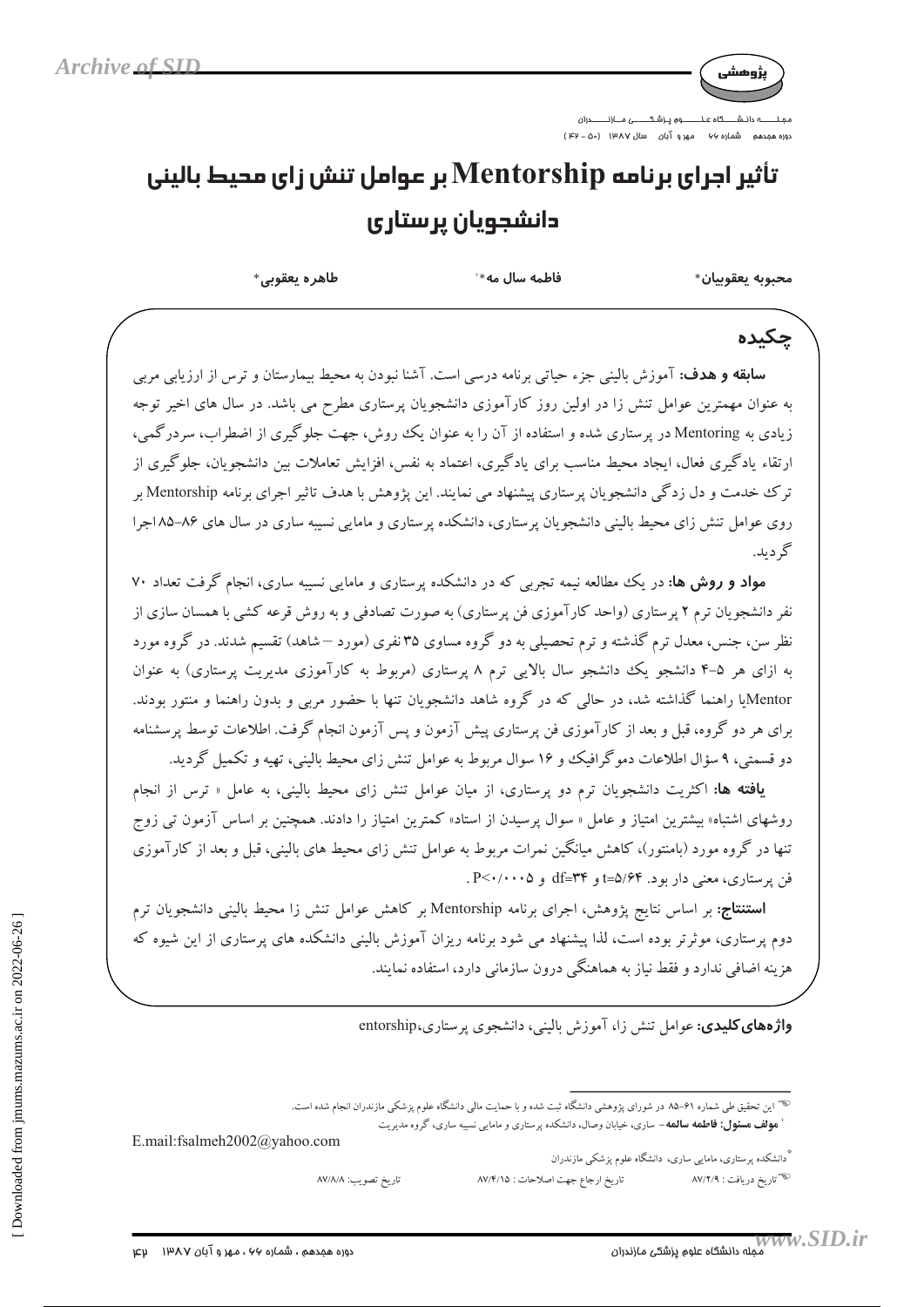#### مقدمه

ارتقاء یادگیری فعال، ایجاد محیط مناسب برای یادگیری (برای دانشجویان سال پائینی ْ). همچنین ایجاد مسئولیت و اعتماد پنفس (برای دانشجویان سال بالایی ۳) و نيز افزايش تعاملات بين دانشجويان دانسته اند(٨). اجرای برنامه منتورشیپ از دلزدگی <sup>۴</sup> و ترک خدمت<sup>۵</sup> دانشجو بان پر ستاري جلو گيري نمو ده(۹). و حتي موجب بهبود وضعیت ابقاء <sup>۶</sup> کارکنان پرستاری در حرفه می شود. (۱۰،۱۱) در بیشتر موارد راهنما ها، موجب حمایت روحي و تشويقي، بهره وري، رضايت از دوره و خشنودی پرسنل می شوند (۱۲). اجرای برنامه منتورشیپ فاطمه بین تئوری و عملی را پر می کند و تفکر بحرانی را در دانشجویان شکوفا نموده و موجب افزایش توان آنان در خطرات، اعتماد به نفس، غنی سازی شغلی<sup>۷</sup>، بهبود کیفیت مراقبت از بیمار، مهارت های رهبری و نیز کلید استخدام و ابقاء پرستاران است(١٣). با توجه به اینکه جستجوی زیادی در اینترنت انجام گرفت و فقط به يک مقاله آن هم به روش قبل و بعد بدون شاهد مستقل دسترسی پیدا شد، همچنین تاکنون هیچ پژوهشی در ایران درباره اجرای برنامه مزبور در پرستاری انجام نشده است، این پژوهش به منظور تعيين تاثير اجراى برنامه منتورشيب برروى عوامل تنش زای محیط های بالینی دانشجویان پرستاری دانشکده پرستاری و مامایی نسبیه ساری در سال۸۶ – ١٣٨۵ اجرا شد.

### مواد و روش ها

ابن پژوهش حاضر یک مطالعه نیمه تجربی است. و جامعه و نمونه آماري آن كليهٔ دانشجويان ترم دوم آموزش بالینی جزء حیاتی برنامه درسی است و نگرانی در زمینه چگونگی ارائه آموزش بالینی با کیفیت بالا و هزینه کم، یکی از مهمترین دغدغه های فکری دست اندرکاران این رشته در تمام دنیا بوده است(۱). تقریباً ۵۰ درصد از زمان دانشکده ها به فعا لیتهای بالینی اختصاص دارد، از این رو کار آموزی های بالبنی اهمیت حیاتی در شکل دهی هویت حرفه ای داشته، به گونه ای که قلب آموزش حرفه ای خوانده می شود(۲). ۷۱درصد دانشجویان برستاری، عوامل مربوط به محیط بالینی را در درجه اول اهمیت قرار داده ؛ و در جهت پیشرفت آموزش بالینی موثر دانسته اند؛ و دوره آ موزش بالینی را به عنوان تنش زا ترین دوره یاد می کنند، و بسیاری از آنان تجربیات بالینی را به عنوان عامل ایجاد کننده اضطراب می شناسند(۳). در این میان مشکلاتی برای دانشجویان در کارآموزی ها وجود دارد، به طوری که در مطا لعه ای ۷۳درصد دانشجو یان پرستاری آموزش بالینی را بد و بسیار بد توصیف نموده(۴). حتی بیش از ۵۰درصد دانشجویان و مربیان کارآیی دوره کارآموزی درعرصه را ضعیف تا متوسط ارزیابی نمودند. همچنین اکثریت آنان عدم همکاری تیم بهداشتی درمانی، سرگردانی و بلاتکلیفی دانشجو در غیاب مربی، عدم مهارت دانشجو در مراقبت های اساسی بیمار را از مشکلات موجود در آموزش بالینی کارآموزی در عرصه عنوان نمودند(۵). در مطالعه ای معلوم شد كه دانشجويان آشنا نبودن با محيط بيمارستان و ترس از ارزیابی مربی را به عنوان مهمترین عوامل تنش زا در اولین روز کارآموزی خود بیان نمودند(۶). در سال های اخیر توجه زیادی به Mentoring ' در برستاری شده است (۸–۷) و استفاده از آن را به عنوان یک روش، جهت جلوگیری از اضطراب، سردرگمی،

 $\boldsymbol{\mathsf w}. SID.\boldsymbol{ir}$ 

<sup>2-</sup> Freshmen- Junior Student

<sup>3-</sup> Sophomor – senior Student

<sup>4-</sup> Burnout

 $5 -$ Turn over

<sup>6-</sup>Retention

<sup>7-</sup> Job- enrichment

ا–Mentor۱ ناصح –مرشد- راهنما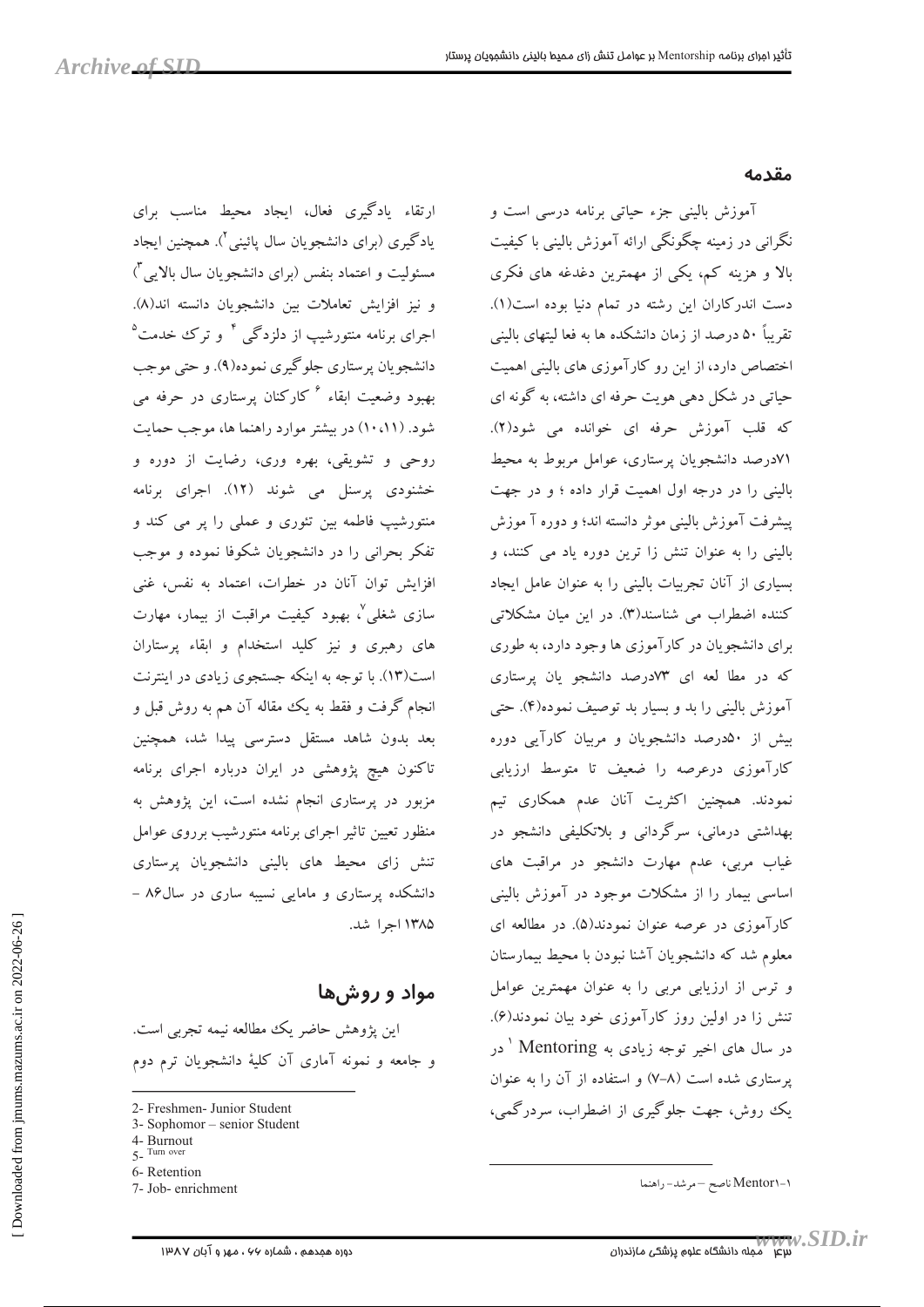

روش آزمون مجدد (۲×۰/۰=۲) استفاده شد. در فرم بررسی تجربه بالینی، به عوامل تنش زای محیط های بالینی بخصوص در زمینه ارتباط و تعاملات بین فردی، روش های مراقبت از بیمار، تجربه بالینی اولیه، توجه شده است. در این فرم ۱۶ مورد از عوامل تنش زای محیط های بالینی را با استفاده از درجه بندی لیکرت (کاملاً موافقم که اضطراب آور شدید است ۱۵متیاز، موافقم که اضطراب آور است ۴ امتیاز، اضطراب آور متوسط ۳ امتیاز، مخالفم و اضطراب آور نیست ۲ امتیاز، و کاملاً مخالفم و اصلاً اضطراب آور نیست ۱ امتیاز) امتیاز بندی شده و از دانشجویان خواسته شد به عوامل تنش زای محیط بالینی امتیاز دهند.

نتايج با استفاده از رايانه و نرم افزار SPSS 10 تجزیه و تحلیل شد. اطلاعات دموگرافیک با استفاده از آمار توصیفی (میانگین، انحراف معیار، فراوانی) و تعیین اختلاف معنی داری تاثیر اجرای منتورشیب بر عوامل تنش زای محیط های بالینی، قبل و بعد از کارآموزی از آزمون تبی زوج و از ضریب همبستگی پیرسون " برای تعیین هم بستگی بین متغیرهای کمی استفاده شد. ضریب اطمینان در این مطالعه ۹۵درصد ۰/۰۵=c تعیین گر ديد.

### ىافتە ھا

بر اساس نتایج حاصل از جدول شماره ۱ دو گروه از نظر متغیرهای سن، معدل ترم گذشته، جنس و ترم تحصیلی همگن شدند و آزمون آماری تبی و کای دو اختلاف معنی داری را نشان نداده است. میانگین سن دانشجویان در دو گروه مورد و شاهد ۱۹/۹ با انحراف پرستاری مربوط به واحد کارآموزی فن پرستاری (ترم دوم پرستاری)، (دو نیمسال تحصیلی (۸۶–۱۳۸۵) به تعداد ۷۰ نفر و ۷ نفر از دانشجویان ترم آخر واحد کارآموزی مدیریت پرستاری (ترم ۸ پرستاری) به عنوان راهنما بودند. نمونه ها به روش قرعه كشي و با همسان نمودن از نظر سن، جنس و ترم تحصیلی و معدل ترم گذشته به دو گروه مساوی ۳۵ نفر مورد (با منتور) و ۳۵ نفر شاهد (بدون منتور) تقسیم شدند. در گروه مورد به ازای هر (۵-۴نفر) یک دانشجوی سال بالایی (واحد کارآموزی مدیریت) به همراه مربی، مسئولیت راهنمایی و هدایت دانشجوی تازه وارد در واحد فن پرستاری را به عهده گرفت، در حالی که در گروه شاهد، تنها ناظر مستقیم و هدایت کننده دانشجو، مربی مربوطه بوده است. برای اجرای طرح، ابتدا جلسات توجیهی به طور مجزا، برای مربیان واحد (فن پرستاری و مدیریت یرستاری) و دانشجویان، اجرا و اهداف و وظایف افراد توسط مجری طرح تشریح شد و رضایت شرکت در طرح از دو گروه مربیان و دانشجویان گرفته شد. از هر دو گروه (مورد و شاهد) قبل و بعد از کارآموزی پیش آزمون و پس آزمون انجام گردید.

ابزار گردآوری اطلاعات پرسشنامه ای دو قسمتی بود. قسمت اول شامل ۹ سوال در بارهٔ مشخصات فردی و اجتماعی و قسمت دوم شامل ۱۶ سوال که اولین بار توسط کک و همکارانش <sup>'</sup>با عنوان فرم بررسی تجربه بالینی ٔ در سال ۱۹۹۰ تهیه و اجرا شد. مجدداً در سال ۲۰۰۴ اسپرنجر از این فرم استفاده نمود (۸). برای روایی پرسشنامه، پس از برگردان فارسی از متن اصلی (که حداقل دو بار در کشورهای دیگر استفاده شده بود) توسط اعضاء محترم شورای یژوهشی دانشکده بازبینی و اصلاح گردید. برای امتحان پایایی این پرسشنامه از

<sup>3-</sup> Pearson correlation

<sup>1-</sup> Kack & Kleehammer

<sup>2-</sup> Clinical Experience Assessment from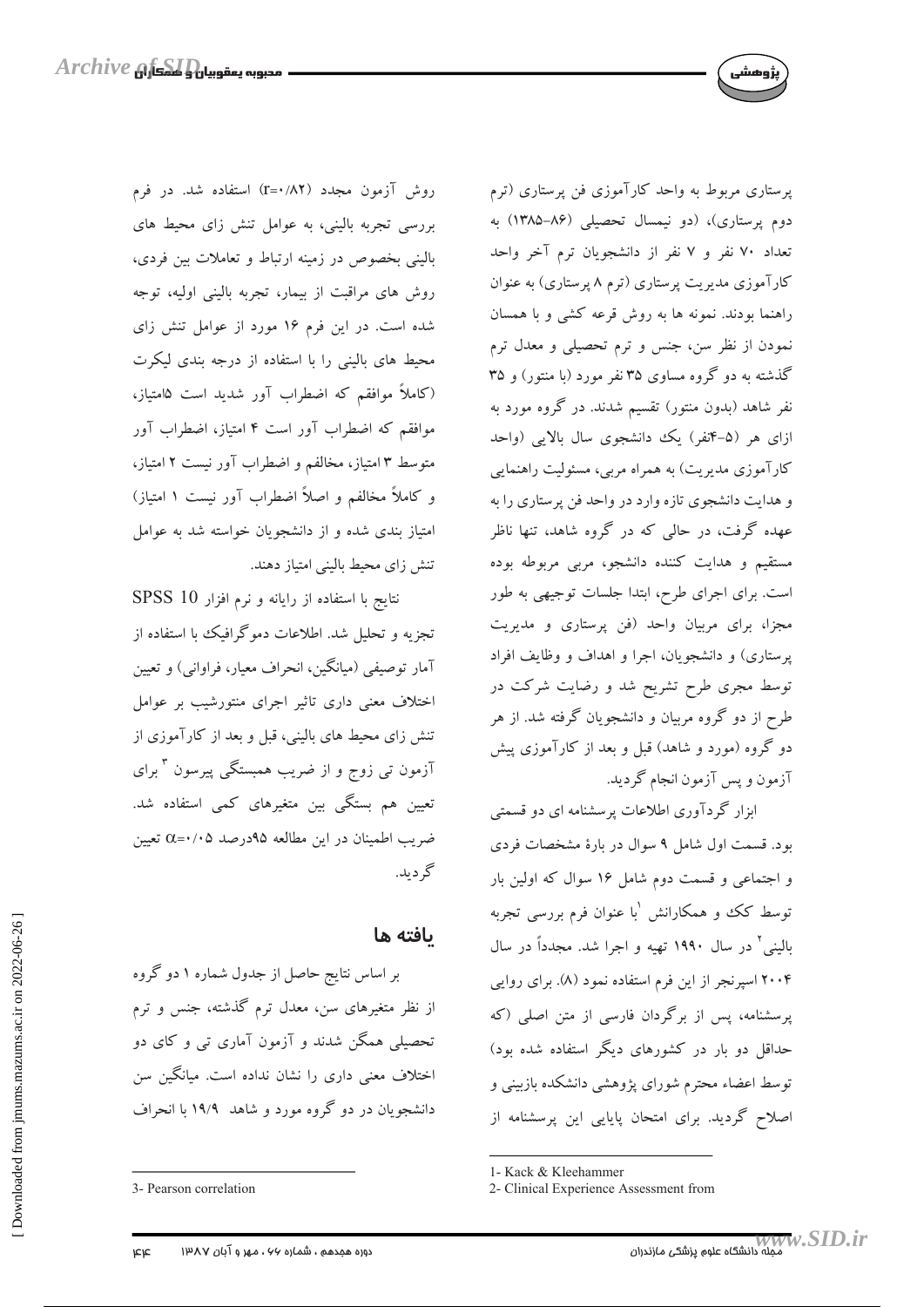معیار ۱/۰ و بیشترین درصد آنان (۳۱/۹درصد) ۲۰ سال داشتند. میانگین معدل دانشجویان ترم ۲ پرستاری ۱۵/۵ با انحراف معیار ١/٠ و بیشترین درصد (٢۵درصد) معدل ۱۵ داشتند. ۸۵/۷درصد مونث و ۱۴/۳درصد مذکر بودند. بیشترین درصد تحصیلات پدر و مادر آنان به ترتیب (۴۲/۹درصد و ۳۴/۳درصد) دیپلم بوده است. ۶۱/۴درصد شغل پدر کارمند و ۹۴/۳درصد شغل مادر خانه دار و ۶۲/۹درصد در شهر سکونت داشته و تنها ۱۱/۴در صد در خوابگاه اقامت داشتند.

بیشترین عامل تنش زای محیط بالینی از نظر دانشجویان ترم دو پرستاری در هر دو گروه مورد و شاهد قبل از شروع كارآموزى «ترس از انجام روش های اشتباه» با میانگین ۳/۹ از ۵ امتیاز و کمترین عامل تنش زای محیط بالینی «سوال پرسیدن از استاد» با مبانگین ۲/۰ بوده است. (جدول شماره ۲).

عوامل زیر به ترتیب بیشترین امتیاز (بیشتر از ۱۳ز ۵ امتیاز) را کسب نموده اند: ترس از انجام روش های اشتباه، دیر آمدن به محل کارآموزی، اولین تجربه

بالینی، ارزشیابی توسط استاد، استفاده از وسایلی مانند ساکشن، یمپ های وریدی و غیره، صحبت نمودن با پزشکان، انجام روشهایی مانند تزریق، رگ گیری و غیره، و مورد نظارت قرار گرفتن توسط مربیان.

از دیگر نتایج این پژوهش، میانگین نمرات کسب شده توسط دانشجويان دربارة عوامل تنش زاى محيط بالینی، در گروه مورد از (۵۱= میانگین و ۹/۲=انحراف معیار ) به (۴۳/۱۵= میانگین و ۱۱/۳=انحراف معیار) كاهش يافته است و آزمون تي زوج اين اختلاف میانگین نمرات را با T=۵/۶ و df=۳۴ و P<۰/۰۰۰۵ معنی دار نشان داد؛ اما در گروه شاهد که بدون منتور بودند میانگین نمرات از (۴۸/۸= میانگین و ۱۲/۳= انحراف معیار) به (۴۵/۵= میانگین و ۱۳/۴۸=انحراف معیار) کاهش یافت و آزمون تی زوج این اختلاف میانگین نمرات را معنی دار نشان نداد. همچنین بین متغیرهای زمینه ای و میانگین نمرات کسب شده در پس آزمون ارتباط معنى دارى مشاهده نشد.

| دانشجویان قبل از ورود به پژوهش |                                                          |                                                                                                                 |                                                                           |  |  |  |
|--------------------------------|----------------------------------------------------------|-----------------------------------------------------------------------------------------------------------------|---------------------------------------------------------------------------|--|--|--|
| ارزش P                         | گروه دوم (شاهد)<br>بدون منتور<br>(انحراف معيار± ميانگين) | گروه اول (مورد)<br>با منتور<br>(انحراف معيار± ميانگين)                                                          | گروه<br>متغير                                                             |  |  |  |
| غير<br>معنى دار                | $Y'/IV \pm 1/\cdot F$                                    | $19/VV^{\pm}$ $1/17$                                                                                            | سن                                                                        |  |  |  |
| غير<br>معنى دار                | $10/VT\pm1$                                              | $10/FY \pm 1/4$                                                                                                 | معدل ترم گذشته                                                            |  |  |  |
| غير<br>معنی دار                | زن (۸۵/۷) ۳۰<br>مرد (۱۴/۳)۵                              | $\mathbf{r} \cdot (\mathbf{\Lambda} \mathbf{\Delta} / \mathbf{V}) * \mathbf{U}$ زن<br>$\Delta(1 \sqrt{r})$ مر د | جنس                                                                       |  |  |  |
| غير<br>معنی دار                | ترم دوم پرستاری                                          | ترم دوم پرستاری                                                                                                 | ترم                                                                       |  |  |  |
| غير<br>معنی دار                | $f_A/A \pm 17/T$                                         | $\Delta$ 1 $\pm$ 9/٢۴                                                                                           | میانگین نمرات عوامل تنش زای محیط<br>بالینی دانشجویان قبل از ورود به پژوهش |  |  |  |
|                                |                                                          |                                                                                                                 | * داخل پرانتز درصد و خارج آن فراوانی                                      |  |  |  |

**جدول شعاره ۱:** فراوانی، میانگین و انحراف معیار متغیرهای مداخله گر و میانگین نمرات عوامل تنش زای محیط بالینی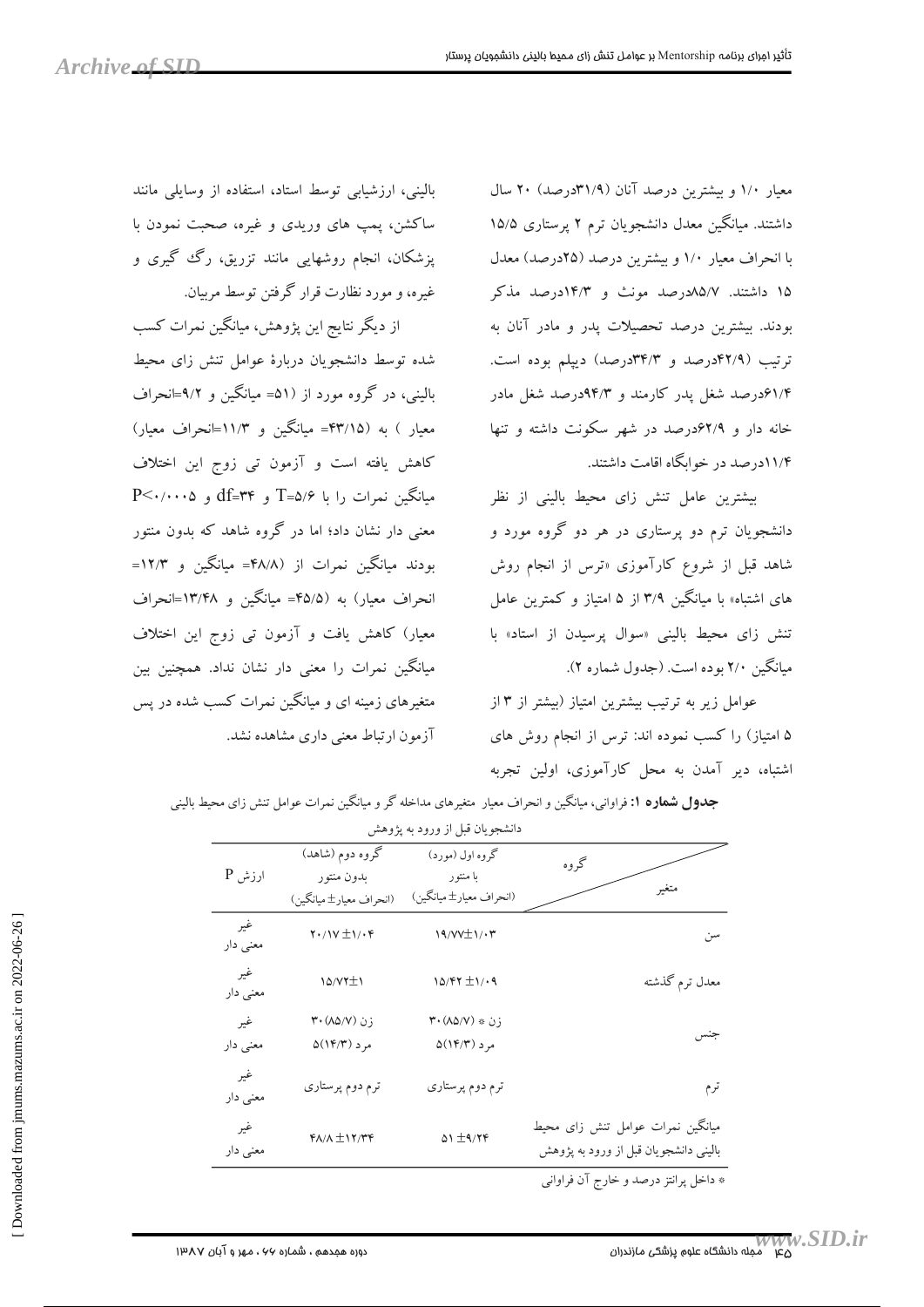

|                            |                                           | نمرات کسب شده توسط دانشجویان از عوامل تنش زای محیط بالینی |                                |                                                               |                                                    |                                                       |            |
|----------------------------|-------------------------------------------|-----------------------------------------------------------|--------------------------------|---------------------------------------------------------------|----------------------------------------------------|-------------------------------------------------------|------------|
| شاهد (بدون منتور)          |                                           |                                                           | مورد (با منتور)                |                                                               |                                                    | متغيرها<br>گروهها                                     |            |
| $\mathbf{P}$               | بعد از کار آموزی                          | قبل از کارآموزی                                           | P                              | بعد از کارآموزی                                               | قبل از کارآموزی                                    |                                                       | رديفر      |
| Value                      | انحراف معيار ± ميانگين                    | انحراف معيار ± ميانگين                                    | Value                          | انحراف معیار ± میانگین                                        | انحراف معيار ± ميانگين                             | زمان<br>عوامل تنش زاى محيط بالينى                     |            |
| .794                       | $r$ / $rv \pm 1/rv$                       | $\mathbf{r}/\Delta \mathbf{r} \pm \mathbf{1}/\mathbf{1}$  | .77                            | $\mathbf{r}/\mathbf{q}$ $\pm \frac{1}{\sqrt{1-\mathbf{q}}}$   | $f \cdot \Delta V \pm \cdot \Delta V$              | دیر آمدن به محل کارآموزی                              | $\lambda$  |
| .7019                      | $\mathbf{y}$                              | $\frac{1}{\sqrt{2}}$                                      | .7000                          | $\gamma \cdot \Delta \pm \gamma \cdot \Lambda$                | $\gamma/\gamma \pm 0.099$                          | صحبت با بيمار                                         | ۲          |
| .70V1                      | $\gamma$ / $\gamma$ $\pm \gamma$          | $\frac{1}{2}$                                             | .7809                          | $\gamma$ /۴۲ $\pm$ ./۹ $\gamma$                               | $\frac{1}{2}$                                      | گزارش دادن به رهبر تیم                                | ٣          |
| .4.7                       | $\gamma/\tau \pm 1/\tau \tau$             | $Y/F^{\pm}Y/FY$                                           | .7191                          | $\mathbf{y} \cdot \mathbf{y} \pm \mathbf{y} \cdot \mathbf{q}$ | $\mathbf{y}$ . $\pm$ ./9 $\mathbf{v}$              | آماده شدن براي بيمارستان                              | ۴          |
| .794                       | $\mathbf{y}$                              | $Y/YE+Y/Y$                                                | . / 9                          | $\gamma \cdot \tau \pm \gamma \cdot \tau$                     | $\frac{1}{2}$                                      | صحبت با خانواده بيمار                                 | ۵          |
| .7119                      | $\frac{1}{\sqrt{2}}$                      | $r\pm 1/4A$                                               | $\cdot/\cdot$ $\vee$           | $1/A\lambda \pm .099$                                         | $\gamma$                                           | سؤال يرسيدن از استاد                                  | ۶          |
| .7919                      | $Y/F\Lambda \pm Y/Y$                      | $Y/8A^{\pm}$ $1/10$                                       | $+/- + +$                      | $\gamma$                                                      | $\gamma$ / $\Lambda \pm \gamma$ / $\gamma$         | مراقبت صبحگاهی از بیمار                               | $\vee$     |
| .7991                      | $\frac{6+1}{7}$                           | $r/v \pm v$                                               | $\cdot$ / $\cdot$ \ $\Upsilon$ | $\mathbf{r}$ /۲۲ $\pm$ 1/۳۹                                   | $\mathbf{r}$ / $\mathbf{r}$ $\pm$ $\mathbf{r}$     | اولين تجربه باليني                                    | ٨          |
| .7799                      | $Y/\Delta V \pm 1/\cdot 9$                | $Y/\Lambda$ $\pm$ $Y/\Lambda$                             | .7.79                          | $r/r \pm 1/r_0$                                               | $\frac{1}{2}$                                      | آموزش به بیمار                                        | ٩          |
| $\cdot/\Delta \cdot \cdot$ | $\mathbf{r}$ . $\Delta \pm 1/\mathbf{r}$  | $r/rr \pm 1/19$                                           | $\cdot$ / $\cdot$ YV           | $\mathbf{r}$ / $\mathbf{r}$ $\pm$ $\mathbf{r}$                | $r_A \pm 0.4r$                                     | ارزشیابی توسط استاد                                   | ۱۰         |
| $\cdot$ / $\cdot$ 9 $\vee$ | $\mathbf{r}$ . $\Delta \pm 1$             | $\mathbf{r}$ / $\mathbf{r}$ $\pm$ 1/1 $\mathbf{r}$        | $\cdot$ / $\cdot$ 16           | $\mathbf{r}$ / $\mathbf{r}$                                   | $\gamma$ / $\chi$ $\tau$ $\pm$ $\gamma$ / $\gamma$ | مورد نظارت گرفتن توسط<br>مر بيان                      | $\lambda$  |
| $\cdot/\cdot$ ۳            | $\frac{r}{v}$                             | $Y/9F\pm1/F1$                                             | ۱٬۸۹۵                          | $\gamma$ / $\chi$ $\tau$ $\pm$ $\gamma$ / $\tau$              | $\mathbf{r}$ / $\mathbf{r}$ $\pm \frac{1}{1}$      | صحبت نمودن با يزشكان                                  | $\lambda$  |
| $\cdot$ / $\cdot$ ۳۲       | $\mathbf{r}$                              | $\mathbf{r}_{9} \pm \mathbf{v}_{1}$                       | $\cdot/\cdot\cdot$ ۳           | $\gamma$ / $\chi$ $\tau$ $\pm$ $\gamma$ / $\tau$              | $\mathbf{r}$ / $\mathbf{r}$ $\pm$ $\mathbf{r}$     | استفاده از وسایلی مانند (ساکشن،<br>پمپ هاي وريدي و …) | $\Upsilon$ |
| $\cdot$ / $\cdot$ 9 $\vee$ | $r\pm 1/4$                                | $r/r f \pm 1/1$                                           | $\cdot/\cdot\cdot\Delta$       | $Y/Vf \pm Y/Vf$                                               | $\mathbf{r}$ / $\mathbf{r}$ $\pm$ 1/ $\mathbf{r}$  | انجام روش های مانند تزریق،<br>رگ گیری و غیره          | $\gamma$ ۴ |
| $.$ / $FVF$                | $\mathbf{r}/\mathbf{r}$ $\pm \frac{1}{1}$ | $r/vv \pm v \cdot r$                                      | $\frac{1}{2}$                  | $r$ / $r$ $r \pm 1/19$                                        | $F/YF^{\perp} \cdot /W$                            | ترس از انجام روش های اشتباه                           | ۱۵         |
| .754                       | $Y/\mathbf{r}$ $\pm$ 1/٢١                 | Y/1VH1/7Y                                                 | $\cdot$ / $\cdot$ ۳ $\vee$     | $1/\lambda\lambda \pm 1/9$                                    | $Y/Y$ $\pm$ $Y$ $\delta$                           | در دسترس بودن مربی                                    | ۱۶         |

#### **جدول شماره ۲**: نمرات کسب شده توسط دانشجویان پرستاری واحد کارآموزی فن پرستاری (ترم دوم) دربارهٔ عوامل تنش زای محیط بالینی در دو گروه مورد (با منتور) و شاهد (بدون منتور) قبل و بعد از کارآموزی

جدول شماره ۳: نمرات کسب شده توسط دانشجویان کارآموزی فن پرستاری دربارهٔ عوامل تنش زای محیط بالینی

| در دو گروه مورد و شاهد قبل و بعد از کارآموزی و نتایج آزمون |                                             |                         |          |  |  |  |  |  |  |
|------------------------------------------------------------|---------------------------------------------|-------------------------|----------|--|--|--|--|--|--|
|                                                            | نمرات كسب شده توسط دانشجويان دربارة عوامل   |                         | متغيرها  |  |  |  |  |  |  |
| نتايج آزمون                                                | تنش زاي محيط باليني (ميانگين، انحراف معيار) | زمان                    | ردية.    |  |  |  |  |  |  |
|                                                            | بعد از کارآموزی                             | قبل از کارآموزی         | گر و هها |  |  |  |  |  |  |
|                                                            | (انحراف معيار± ميانگين)                     | (انحراف معيار± ميانگين) |          |  |  |  |  |  |  |
| $P<\cdot/\cdot\cdot\cdot\Delta$                            | $rr/1F \pm 11/T\Delta$                      | $\Delta$ 1 $\pm$ 9/74   | مو ر د   |  |  |  |  |  |  |
| غیر معنی دار                                               | $F_{\Delta}/\Delta F \pm 1T/F\Lambda$       | $FA/A + 117/TF$         | شاهد     |  |  |  |  |  |  |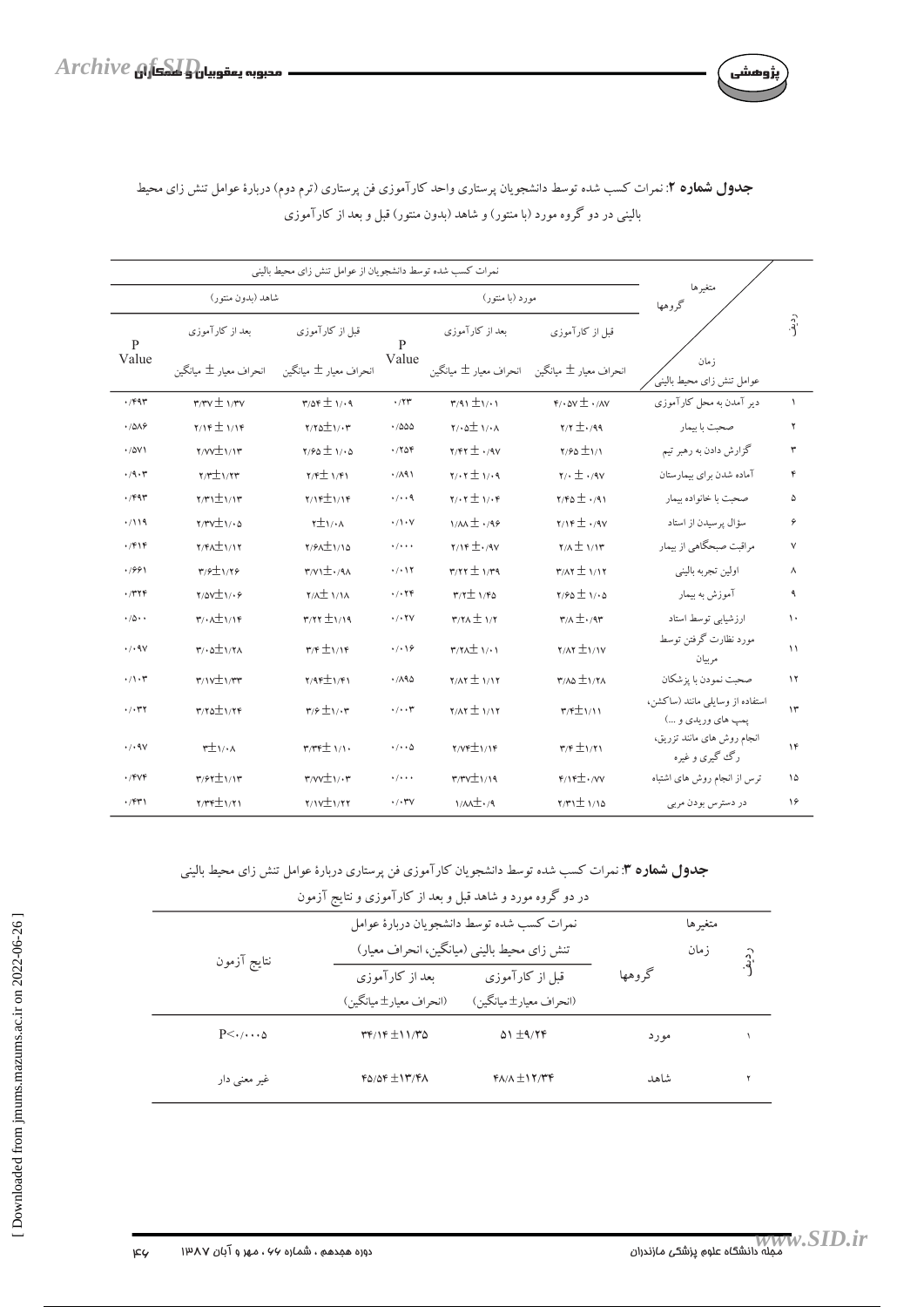مشکلات دانشجو پان در محیط بالینی را بے احترامے بـه دانشجو و عدم حمایت مربی از دانشجو بیان نمودند (۱). در هر دو گروه (مورد و شـاهد) میـانگین نمـرات عوامل تنش زای محیط بالینی از نظر دانشجو یان کـاهش داشت، امـا کـاهش نمـرات در گـروه مـورد کـه منتـور داشتند، مشهود تر است و آزمون تبی زوج ایـن اخـتلاف میـانگین را معنـی دار نــشان داد. در حقیقــت اسـتفاده از دانشجويان سال بالايي در كنار دانشجويان سال پـائيني و دادن مسئولیت به دانشجوی سال بالایی، اثرات مفیدی بر روحيه و عملكرد دانـشجويان خواهـد گذاشـت. نلـسون (۲۰۰۴) و همکــارانش در پیگیــري فــارغ التحــصیلان دریافتنـد، میــزان تــرک خــدمت افــرادی کــه در طــول تحصیل منتـور بودنـد در مقایـسه بـا آنهـایی کـه منتـور نبودند، کمتر بوده است. به طوری که میزان ترک خـدمت در فـارغ التحـصيلان بـا تجربـهٔ منتـور بـودن ۲۳درصـد و در گـروه دوم (بـدون تجربـه منتـور بـودن) ۴۷درصـد بـوده اسـت. دانـشجوياني كـه در ايـن طـرح شرکت داشتند تجربیات مثبتی داشـته، معتقـد بودنـد کـه اجراي اين طرح موجب افزايش دانش مراقبت از بیماران، نظارت كـافي، فرآينـد صـحيح تـصميم گيـري بالینی، تحریک تفکر بحرانی و بهبود فرآینـد ارزشـیابی دانشجو مي شود(١).

اسکات (۲۰۰۵) نیـز برنامـه منتورشـیپ را از سـال ۲۰۰۲ شروع و در مقاله ای به طور کامل طرح را توضیح و اهداف و مسئوليت هاي دانشجو يان سال بالايي ٰ و سال یـائینی <sup>۲</sup> را توصـیف نمـوده اسـت. در سـال اول اجـرای طرح ۲۰۰ دانشجو و در سال دوم ۴۵۰ دانشجو شـركت

ىحث

در اين يژوهش دانشجويان در هر دو گروه (مورد و شاهد)، بیشترین امتیاز را به عامل تنش زای محیط بالینی « ترس از انجام روشهای اشتباه» دادند و این مورد با تحقیــق اســپرنجل (۲۰۰۴) مطابقــت دارد. همچنــین کمترین امتیاز را به عامل تـنش زای « سـوال پرسـیدن از استاد» با میانگین نمره ۲ دادنـد. در حـالی کـه در تحقیـق اسیرنجل کمترین امتیاز به عامل « دیـر رسـیدن بـه محـل کار آموزی» داده شده است. در تحقیق حاضر عامل تنش زای دیر رسیدن به محل کارآموزی از نظر رتبـه در رتبـه دوم قرار گرفته است. در تحقیق اسپرنجل بعد از « تـرس از انجام روش های اشتباه» به ترتیب: « انجام روش های بالینی ماننـد تزریـق، اسـتفاده از وسـایلی ماننـد پمپهـای وریدی»، « صحبت بـا یز شـکان» ، « مـورد نظـارت قـرار گـرفتن توسـط مربــي» ، « ارزشــيابي توسـط اســتاد» ، « آموزش به بیمار» و در نهایت اولین تجربـه بـالینی بیـشتر عوامل تنش زای محیط های بالینی بوده و امتیاز بـیش از  $\lambda$ ) به خود اختصاص داده است (A).

از نتایج این پژوهش، مـورد نظـارت قـرار گـرفتن توسط مربيان و ارزشيابي توسط استاد از عوامل تنش زاي بـالاي محـيط بـاليني اسـت. سـاكي و همكـارانش (۱۳۸۲) عواملی مانند هتک حرمت مربی بـه دانـشجو در حضور سایرین، ایجاد استرس توسط مربی در حین انجام وظيفه، وجود ارتباطات غير موثر بين مربـي و دانـشجو را جزء عوامل استرس زاي محيط باليني بيان نمودنـد (١۴). در مطالعـه ديگـري آشـنا نبـودن دانـشجويان بـا محـيط بیمارستان و ترس از ارزیابی مرببی را بـه عنـوان عوامـل تمنش زا در اولين تجربه باليني دانـشجويان پرسـتاري قلمداد نمودند (۶). بـريم نـژاد و همكـاران نيـز بيـشترين

<sup>1-</sup> Senior

<sup>2-</sup> Junior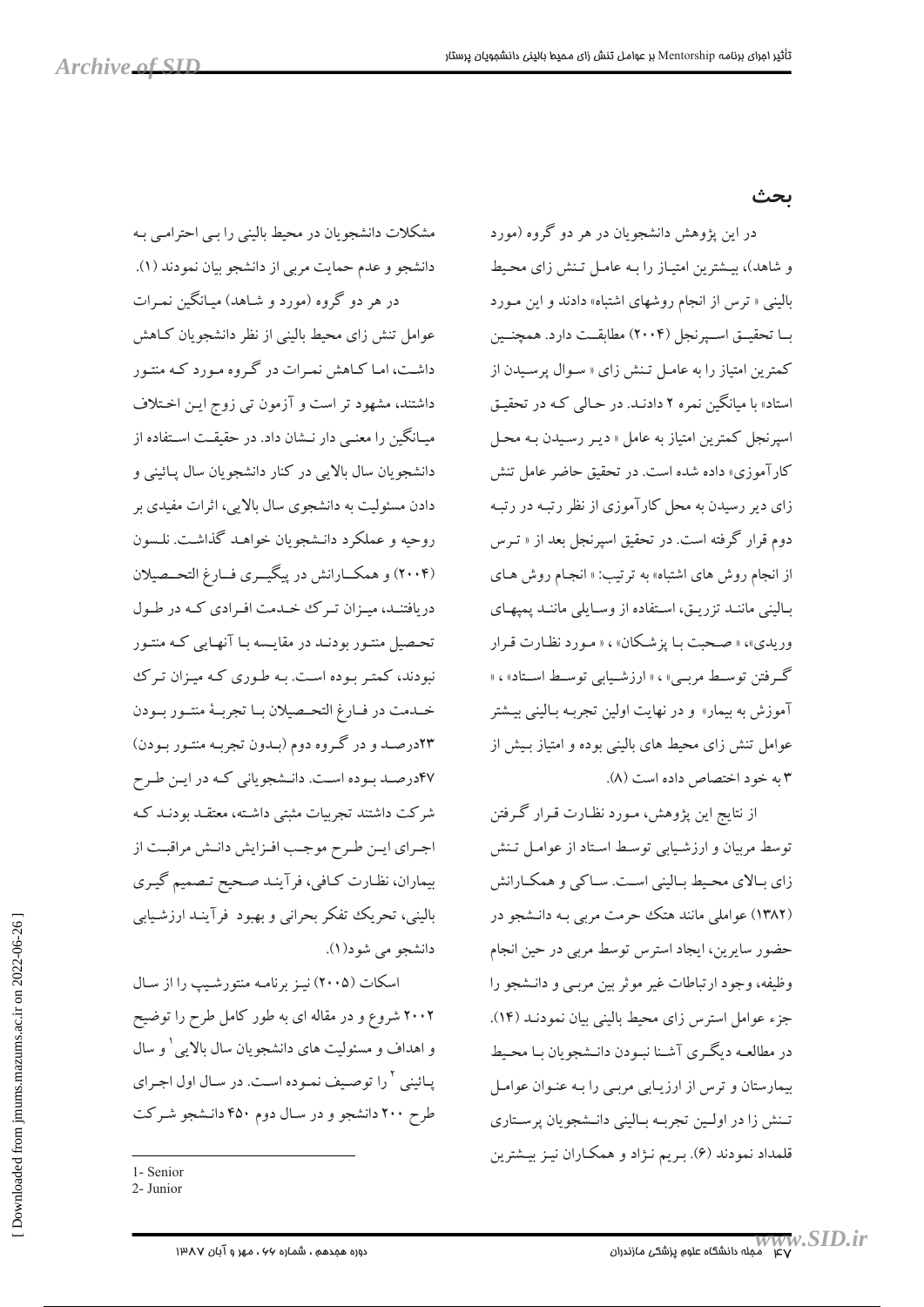

داشتند. اكثريت دانشجويان و اساتيد،تجربهٔ فوق را مثبت ارزیابی نموده و آن را موجب رشد حرفه ای و توسعه مهارت های رهبری<sup>۱</sup> دانسته اند. در ایـن برنامـه اکثریـت دانشجو يان خود هدايت <sup>٢</sup> بودند؛ و دانـشجو يان و اســاتيد با وسایل الکترونیکی مانند e-mail، تلفن و اینترنت در ارتباط بودند. اساتید این برنامـه را یـک روش پـادگیری موفق و مربیان پرستاری آن را جهت توسعه قابلیت هـای حرفه ای موثر دانسته اند. اجرای این برنامـه از دلزدگـی فارغ التحصيلان جديد جلوگيري مي نمايد (٩).

در ایران نیز آصف زاده و همکارانش (۲۰۰۰) در مطالعه ای ۴۵ دانشجوی پزشکی سال اول و ۹ دانشجوی پزشکی سـال سـوم را بـه عنـوان منتـور (بـه ازای هـر ۵ دانشجوی سال اول یک دانشجوی سـال سـوم بـه عنـوان منتور) شرکت دادند. بعـد از پایـان سـال، از دانـشجویان دربارهٔ اجرای طرح نظر سنجی شد و تمـامی دانـشجویان از اجرای طرح راضی بودند (١٥).

در مورد اثر اجرای برنامه منتورشیب بـر کـاهش عوامل تنش زای محیط های بـالینی اسـیرنجل (۲۰۰۴) از دانشجويان خواست نظرات خـود را كتبـاً دربـارهٔ ميـزان اعتماد بـه نفس، مزايـاي اسـتفاده از تجربـه بـاليني، كـار تیمی، بار کاری، کمک دانشجویان به یکدیگر در قالب فرم ارزشیابی تجربه بالینی آ بنویسند. میـزان اضـطراب در بیشتر دانشجویانی که منتور (مرشد) داشتند، کمتـر شـده بود و دانشجويان سال بالايي نيز اجراي طرح را موجب افزایش اعتماد به نفس و مهارت های رهبری دانسته و تصور بهتری از حرفه پیدا کردند. دانشجویان سال پائینی اضطراب و سردرگمی کمتری را در محیط بالینی تجربـه نموده، امیدوار بودند در آیندهٔ نزدیک نقش یک منتـور را برای دانشجو بان سال پائینی ایفا نمایند (A).

1 leadership

منجذبی و همکـارانش در یـک مطالعـه بـه روش متاآنـاليز خـاطر نــشان ســاخته انــد كــه عملكــرد بــاليني دانــشجويان جديــد الــورود كــه در آمــوزش آنــان از دانشجويان سال چهارم (قـديمي تـر) اسـتفاده شـده بـود بسیار بهتر از دانشجویانی بود که از روش هـای آمـوزش مرسوم یعنی وجود یک مربـی بـالینی اسـتفاده کردنــد و تأكيد نمودند كـه اتخـاذ چنـين شـيوه اي باعـث كـاهش اضطراب آنان در بدو ورود مي شو د(١۶).

پیشنهاد می شود استفاده از روش هـای آموزشـی کـه کمتـرین هزینـه و بیـشترین کـارائی را داشـته باشـد هميـشه مـورد توجـه برنامـه ريـزان و دسـت انـدركاران آموزش کشور ها بوده است. استفاده از روش منتورشیب و بهره مندی از مزایای ببی شمار آن مبی توانـد موجب ارتقاء دانش و مهارت های دانشجویان پرستاری بـدون صرف هزینه اضافی شود. اکثر مراکز آموزشی در دنیا از سیستم آموزش معلم محور استفاده مـی کننـد در حـالی که مطالعات نشان داده است که در روش دانشجو محـور میزان رضایت دانـشجویان بیـشتر خواهـد بـود (١٧). بـه کارگیری روش منتورشیب در حقیقت آمـوزش از نـوع دانــشجو محـور اســت و دانــشجو يكــي از اجـزاء مهــم آموزش به حساب می آید.

برای اجرای این طرح، قبل از شروع، رعایت نكات ذيل الزامي است:

۱. کلیـه افـرادي کـه در اجـراي آن شـر کت خواهنـد داشت، حتماً در جلسات توجیهی شرکت نموده و بـا هم هماهنگ شوند؛ بخصوص مربیانی که قرار است دانشجويان آنها به عنوان mentor (دانشجوي سـال بالايي) يا mentee (دانشجوي سال پائيني) باشند. ٢. شرح وظايف دانـشجويان Mentor و mentee قبل از شروع کارآموزی تهیه و بـه صـورت کتبـی و شفاهی به مربیان و دانشجو بان ارائه شود.

<sup>2</sup> Self - directed

<sup>3</sup> The Clinical Experience Evaluation From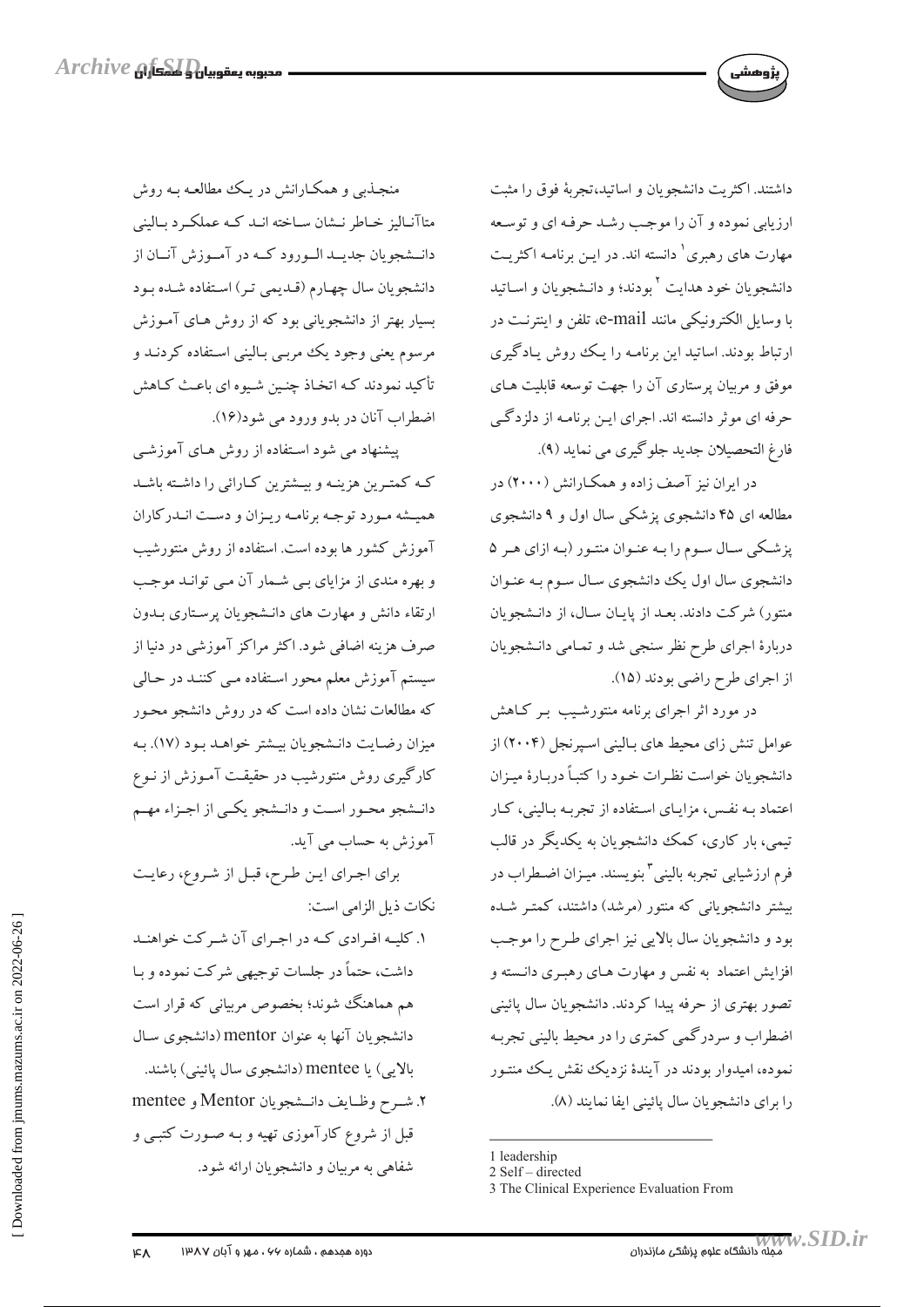نجام این به هش همکباری همیه جانبیه ای داشتند و همجنین از مربیان محترم دانیشکده برستاری و مامیاب نسیبه سه کار خیانه فرجنیاز گیل محمیدی ، خدیجه حبیب ، د قبه سواسه ی، فرخنده وزیبری و دانش<del>ج</del>وران <sub>د ستار</sub>ی ترم دوم کارآموز فن برستاری و ۷ دانشجوی کار آموزی مدر بت برستاری به خصوص زنیده بیاد سودابه رحیم خانی که از منتورهـای خـوب ایـن طـرح بودند و کلیه کسانی که با این طرح همکـاری داشـتند، قدردانی و تشکر به عمل آید.

 7 BY 
 J @ 
2 B I= .3 5xI 6 4 1U& 7 ` \$ BY :
g4 4 I= '` .& G`
 4 - 
 B A 9 +,  /
F ^ # + ) .4 JJ -I\* ( E mail ) /8= 7 \$ . U +, 3 

تشکر و قد*ر*دانی ز معاونیت محتبره بژوهسشی دانستگاه علیه م بزشیک مازندران که با تـصویب طـرح و تـامین اعتبـار لازم در

### **References**

1.Brim Nejad L, Kerdar A, Hajamiri P, Rasoli F. Study on the view points of the senior nursing students on the effective factors on the development of clinical education at the nursing and midwifery colleges in Tehran. Iran J of med edu. 2003; No: 10: 64 (persian).

2.Jamshidi L. Study of the problems in the nursing education. The abstract of the Nursing congress of iran-1400 on the perspectives and the problems. P 93. (persian)

3.Joybari A, Ebrahimi H, Sanago A. The clinical education stressors: The concept of nursing students. Sci J Boyeh Gorgan Coll Nurs Midwif. 2006; No: 2: 1-2 (persian).

4.Shahbazi L, Salimi T. The clinical status education from the view point of nursing and midwifery students. The abstract of the

 $7<sup>th</sup>$  nation wide congress on medical education in Iran. 2005; P-99 (persian).

5.Dehghani KH, Dehghani H, Abde H, Tavangar H, Pormohamad Z, Motavaceliyan M, et al. Practice in new prospective in nursing education. The abstract of the Nursing Congress of Iran-1400: Prospectives and the problems. P 100 (persian).

6.Asman Rafat N, Azad A, Vaghayenegar SH. Study of the stressors in the initial clinical experience. Iranian J Med Edu. 2003 No: 10:P 62-65 (persian).

7.Bean KB. Mentoring. Gastro Nurs. 2005: 28 (4): 275-276.

8.Sprengel AD Job L. Reducing Student Anexitey by using clinical peer mentoring with Beginning Nursing Students. Nurse Educator, 2004: 29 (6): 247-250.